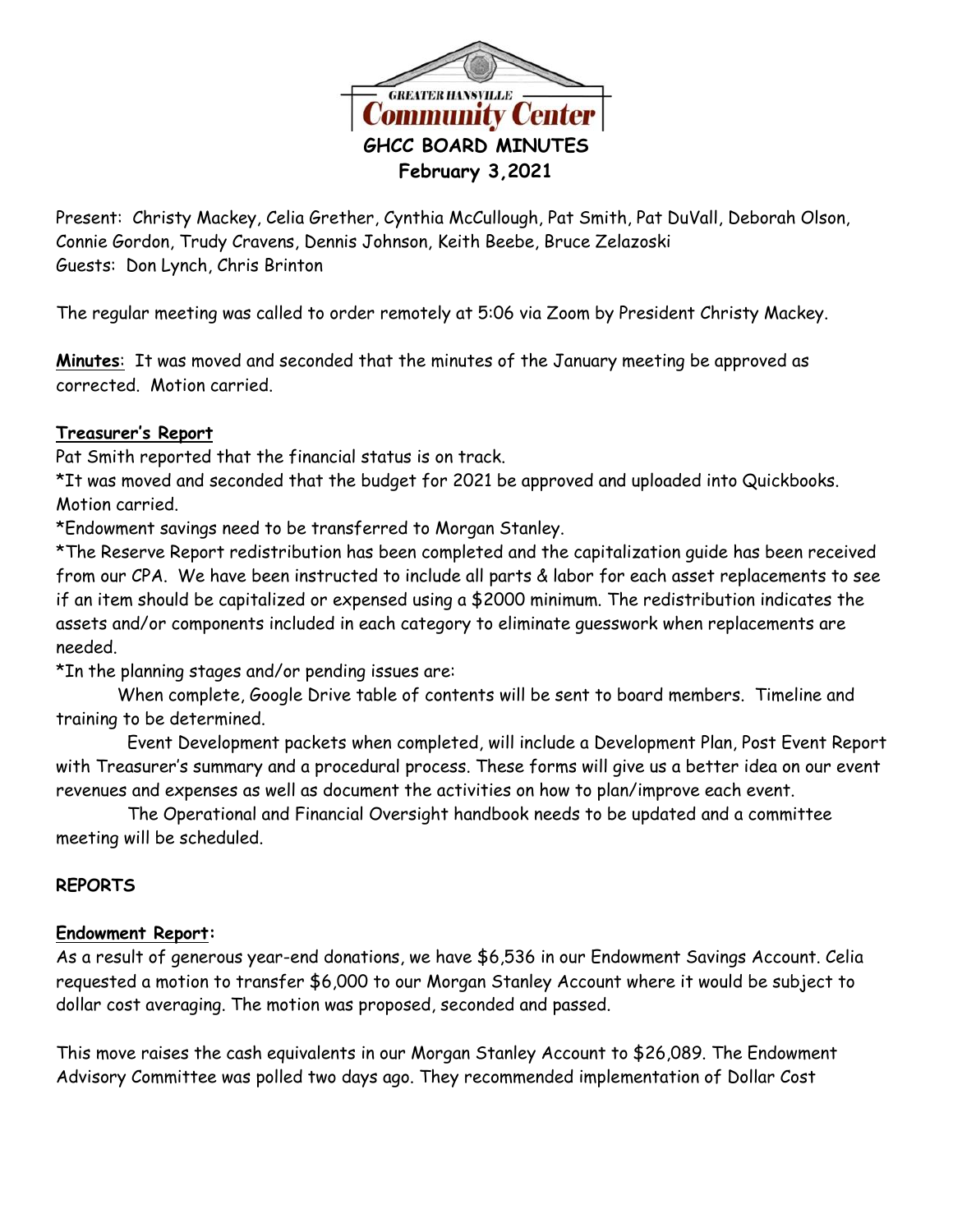Averaging (DCA) to our investment account at the rate of \$5,000 per month from February to June 2021. A motion to this effect was proposed, seconded and passed unanimously.

**Membership Report:** Christy will send out a reminder letter in March to those who have not renewed their membership. See current report below.

Family/Single Renewals 57 Family/Single New 2 Business/Org Renewals 6

## **Rental Report**

Pat noted that the Foot Clinic continues to rent a couple of days in the East Room. Some rental log ads and membership renewals have been received.

Renewal invoices have all been sent to business members for continued sponsor listing on our website.

# **OLD BUSINESS**

### **ShareNet Food Drive**

The GHCC food drive will be placed on hold until the ShareNet organization is settled into their new location at the Bayside Church in Kingston.

#### **Scholarships and Outstanding Citizen**

#### Scholarship:

Chris reported that there is a \$7,297 available to distribute this year in scholarships. The school counselors have been contacted and provided with flyers for graduating seniors. Notices were posted in Nextdoor and several Facebook sites in addition to articles in the Log and the GHCC Constant Contact emails. The applications are due 3/15/21 and the committee will be meeting in late March to select the recipients.

### Outstanding Citizen:

Nominations are being accepted until 3/1/21 and as of this date none have been received but she is aware of several that should be coming in soon. The committee is ready to meet about mid-March to select the winner(s). Notices have been posted on Nextdoor and Facebook in addition to articles in the Log and the GHCC Constant Contact emails.

### **NEW BUSINESS**

### **New Rummage Sale Catalog**

Chuck, Don, and Trudy met at the boathouse and took pictures of 35 new items for the online sale. MJ put together the spreadsheet of the items. We have asked to have the new items put on a separate page in the catalog. Trudy requested Celia delay putting up the new Rummage Sale sign until the new catalog is posted online.